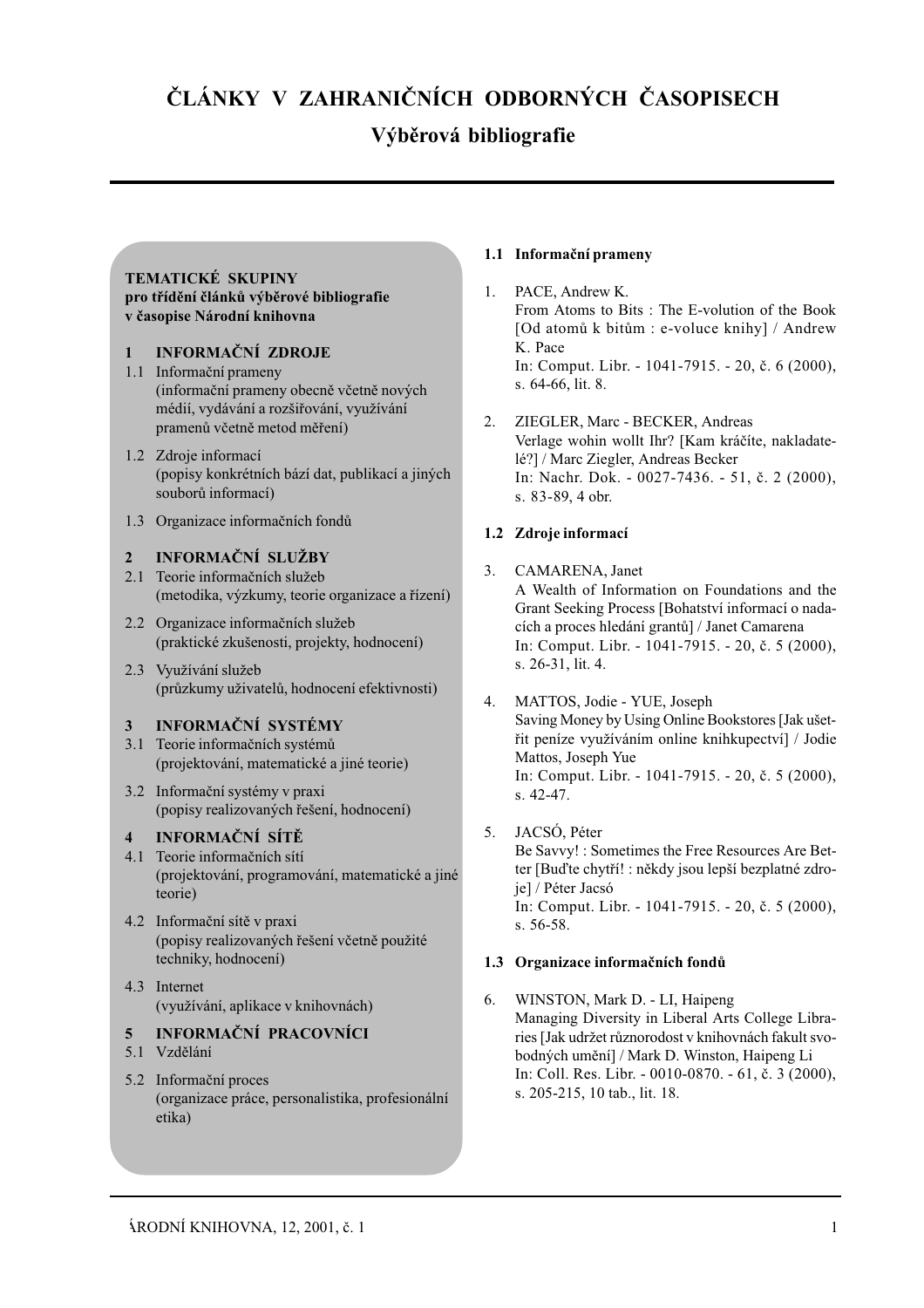## 7. NISONGER, Thomas E.

Use of the Journal Citation Reports for Serials Management in Research Libraries : An Investigation of the Effect of Self-Citation on Journal Rankings in Library and Information Science and Genetics [Využívání periodika Journal Citation Reports pro správu fondů periodik ve vědeckých knihovnách : zkoumání dùsledku auto-citací na hodnocení èasopisù v knihovní a informační vědě a genetice] / Thomas E. Nisonger

In: Coll. Res. Libr. - 0010-0870. - 61, è. 3 (2000), s. 263-275, lit. 41.

8. CARPENTER, Beth

A Field Guide for Collaborative Collection Development [Rozcestník pro sféru kooperaèního budování fondù] / Beth Carpenter In: Comput. Libr. - 1041-7915. - 20, è. 6 (2000),

s. 28-30, 32-33.

9. FOSTER, Janet

Colection Development, from Text to Technology [Budování fondù, posun od textu k technologii] / Janet Foster

In: Comput. Libr. - 1041-7915. - 20, è. 6 (2000), s. 34-36, 38-39.

10. CONNAUGHTON, Sue Ann Developing a virtual collection from the online smorgasbord [Jak vybudovat virtuální fond z online předkrmu] / Sue Ann Connaughton In: Comput. Libr. - 1041-7915. - 20, è. 6 (2000), s. 42-45.

11. TERRY, Ana Arias Industry Reports : How Today's Technology Affects Libraries' Collection Choices [Zprávy o informačním průmyslu : jak ovlivňuje současná knihovnická technologie výběr fondů] / Ana Arias Terry In: Comput. Libr. - 1041-7915. - 20, è. 6 (2000), s. 51-55.

- 12. GUENTHER, Kim Making Smart Licencing Decisions [Jak být chytrý při nákupu licencí] / Kim Guenther In: Comput. Libr. - 1041-7915. - 20, è. 6 (2000), s. 58-60.
- 13. BALAS, Janet I. Developing Library Collections for a Wired World [Budování fondu knihovny v propojeném světě] / Janet I. Balas In: Comput. Libr. - 1041-7915. - 20, è. 6 (2000), s. 61-63.

#### 2.1 Teorie informačních služeb

14. MARKHOF, Wolfgang Die ISO 9000 Zertifizierung von Unternehmen als Chance für interne Informationsabteilungen [Certifikace podniků podle ISO 9000 jako šance pro interní informační oddělení] / Wolfgang Markhof In: Nachr. Dok. - 0027-7436. - 51, è. 2 (2000), s. 91-93, 2 obr.

## 2.2 Organizace informačních služeb

- 15. CYLKE, Frank Kurt DIXON, Judith M. MOO-DIE, Michael M. The National Library Service for the Blind and Physically Handicapped, Library of Congress [Národní knihovní služba Kongresové knihovny pro nevidomé a tělesně postižené] / Frank Kurt Cylke, Judith M. Dixon, Michael M. Moodie In: Alexandria. - 0955-7490. - 12, è. 2 (2000), s. 81-98, lit., 1 dodatek.
- 16. JOEL, Jonathan

The Jewish National and University Library, Jerusalem [Židovská národní a univerzitní knihovna, Jeruzalém] / Jonathan Joel In: Alexandria. - 0955-7490. - 12, è. 2 (2000), s. 99-112, lit., 1 dodatek.

17. GROENEWELD, Chris

Marketing Strategy at the National Library of the Netherlands (Koninklijke Bibliotheek) in the Light of an External Evaluation [Marketingová strategie nizozemské národní knihovny (Koninklijke Bibliotheek) ve světle externího hodnocení] / Chris Groeneweld

In: Alexandria. - 0955-7490. - 12, è. 2 (2000), s. 113-123, 1 dodatek.

18. QUINN, Brian

The McDonaldization of Academic Libraries? [Mac-Donaldizace vysokoškolských knihoven?] / Brian **Quinn** 

In: Coll. Res. Libr. - 0010-0870. - 61, è. 3 (2000), s. 248-261, lit. 49.

- 19. PERRY, Emma Bradford Winning Money : A Team Approach to Grant Writing [Jak vyhrát peníze : týmový přístup k psaní žádosti o grant] / Emma Bradford Perry In: Comput. Libr. - 1041-7915. - 20, è. 5 (2000), s. 32-36, lit. 4.
- 20. KURZEJA, Karen CHARBENEAU, Brett Need Funding? : Let the Net Work for You! [Potřebujete finance? : nechte síť pracovat za vás!] / Karen Kurzeja, Brett Charbeneau In: Comput. Libr. - 1041-7915. - 20, è. 5 (2000), s. 38-41.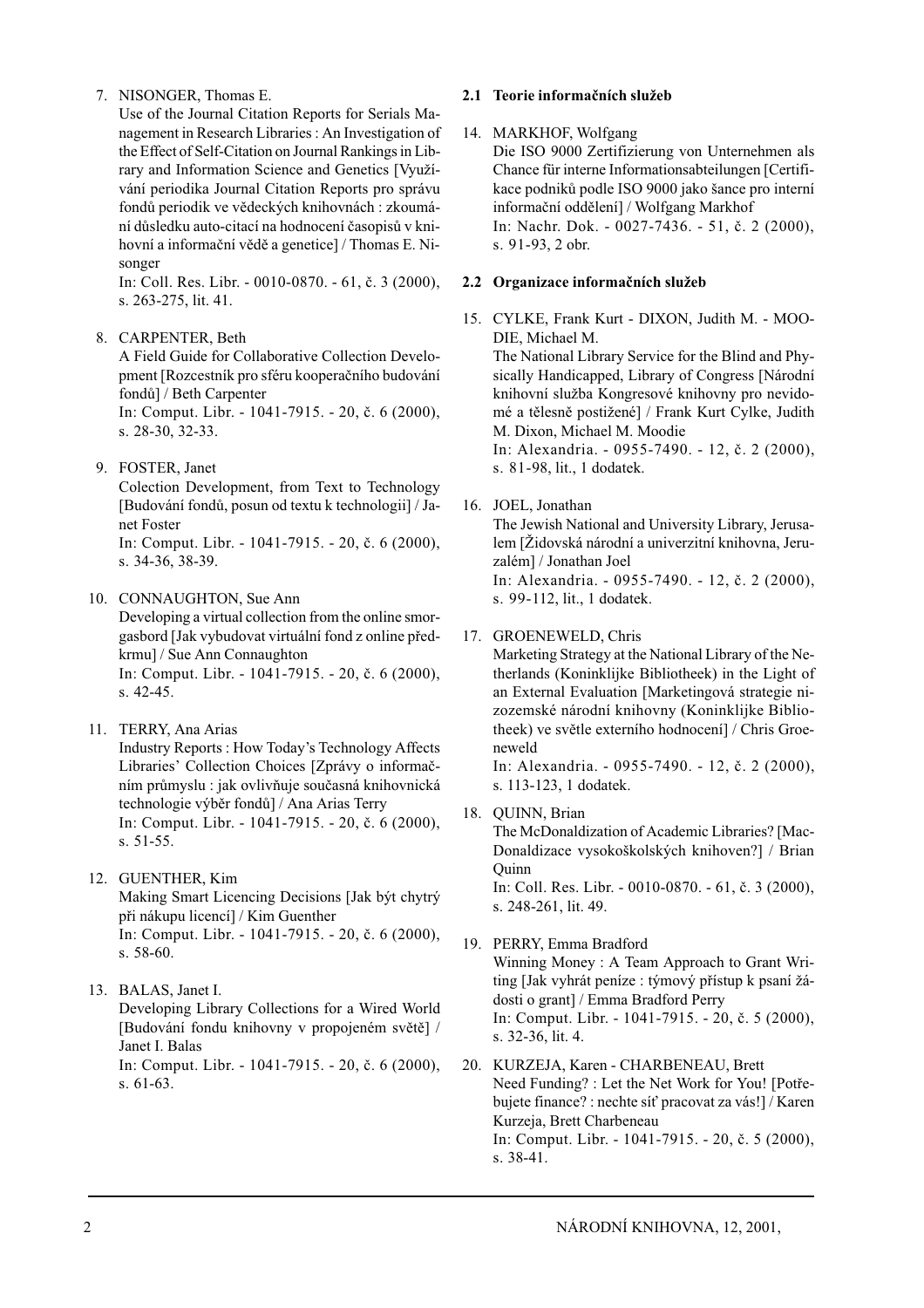21. BALAS, Janet I.

Fundraising Beyond Book Sales and Bake Sales [Jak si zlepšit rozpočet prodáváním knih a koláčů] / Janet I. Balas In: Comput. Libr. - 1041-7915. - 20, è. 5 (2000),

s. 53-55. 22. HARRIS, Lesley Ellen

Libraries and e-commerce : Improving Information Services and Beyond [Knihovny a elektronický obchod : zkvalitňování informačních služeb a co dáll / Lesley Ellen Harris In: Inform. Outlook. - 1091-0808. - 4, è. 3 (2000), s. 24-26, 28-30.

- 23. Seminar of the LIBER architecture group in Warsaw, 2000 [Semináø architektonické skupiny LIBER ve Varšavě, 2000] In: LIBER Quart. - 1435-5205. - 10, è. 2 (2000), s. 71-282.
- 24. RABE, Roman SCHELLENBERGER, Falk Jugendbibliothek Dresden als medienetage wiedereröffnet [Drážďanská knihovna pro mládež znovu otevřena jako "mediotéka"] / Roman Rabe, Falk Schellenberger In: ABI-Technik. - 0720-6763. - 20, è. 3 (2000), s. 250-260.
- 25. DEWALD, Hans HOTZ, Margarete Strategiekonzept einer Fachhoschulbibliothek für das kommende Jahrzehnt [Strategická koncepce knihovny vyšší odborné školy pro nadcházející desetiletí] / Hans Dewald, Margarete Hotz In: ABI-Technik. - 0720-6763. - 20, è. 3 (2000), s. 261-281.

## 2.3 Využívání služeb

- 26. BRAZIER, Helen OWEN, Victoria Library Provision for Visually Impaired in the UK and Canada : National Services and International Cooperation [Služby knihoven pro zrakově postižené v Británii a Kanadě : služby v těchto zemích a mezinárodní spolupráce] / Helen Brazier, Victoria Owen In: Alexandria. - 0955-7490. - 12, è. 2 (2000), s. 71-80, lit.
- 27. JOINT, Nick KEMP, Bob Information skills training in support of a joint electronic library in Glasgow : the GAELS Project approach to library courseware development [Školení uživatelů pomáhá společné elektronické knihovně v Glasgow : projekt GAELS a vývoj školicí technologie] / Nick Joint, Bob Kemp In: Aslib Proc. - 0001-253X. - 52, è. 8 (2000),
	- s. 301-312, 2 obr., lit. 17.

28. An Evaluation of Patron Perceptions of Library Space Using the Role Repertory Grid Procedure [Hodnocení uživatelského vnímání prostoru v knihovně pomocí procedury tvorby sítě rolíl In: Coll. Res. Libr. - 0010-0870. - 61, è. 3 (2000), s. 191-203, 4 tab., lit. 20.

#### 29. TENOPIR, Carol - READ, Eleanor

Patterns of Database Use in Academic Libraries [Vzory využívání databází ve vysokoškolských knihovnách] / Carol Tenopir, Eleanor Read In: Coll. Res. Libr. - 0010-0870. - 61, è. 3 (2000), s. 234-246, 8 tab., lit. 17.

30. BESANT, Larry X. - SHARP, Deborah Upsize this! : Libraries Need Relationship Marketing [Zvětšte to! : knihovny potřebují vztahový marketing] / Larry X. Besant, Deborah Sharp In: Inform. Outlook. - 1091-0808. - 4, è. 3 (2000), s. 17-18, 20-22.

## 3.1 Teorie informaèní systémù

- 31. BRANDT, Scott Five Things to Remember About Technology [Pět] věcí, které je třeba si pamatovat o technice] / Scott Brandt In: Comput. Libr. - 1041-7915. - 20, è. 5 (2000), s. 50-52.
- 32. HIRSCH, Sven

Aspekte der Entwicklung von Fachinformationssystemen auf der Basis von XML/RDF [Aspekty vývoje informaèních systémù na bázi XML a RDF] / Sven Hirsch

In: Nachr. Dok. - 0027-7436. - 51, è. 2 (2000), s. 75-82.

## 3.2 Informaèní systémy v praxi

33. HAUER, Manfred

Knowledge-Management braucht Terminologie-Management : Das Werkzeug IC INDEX 5.0 [Znalostní management potřebuje terminologický management : nástroj IC INDEX 5.0] / Manfred Hauer In: Nachr. Dok. - 0027-7436. - 51, è. 2 (2000), s. 69-74.

## 4.2 Informační sítě v praxi

34. BAKER, Angee

The Impact of Consortia on Database Licensing [Vliv konzorcií na přidělování licencí na databáze] / Angee Baker

In: Comput. Libr. - 1041-7915. - 20, è. 6 (2000), s. 46-50.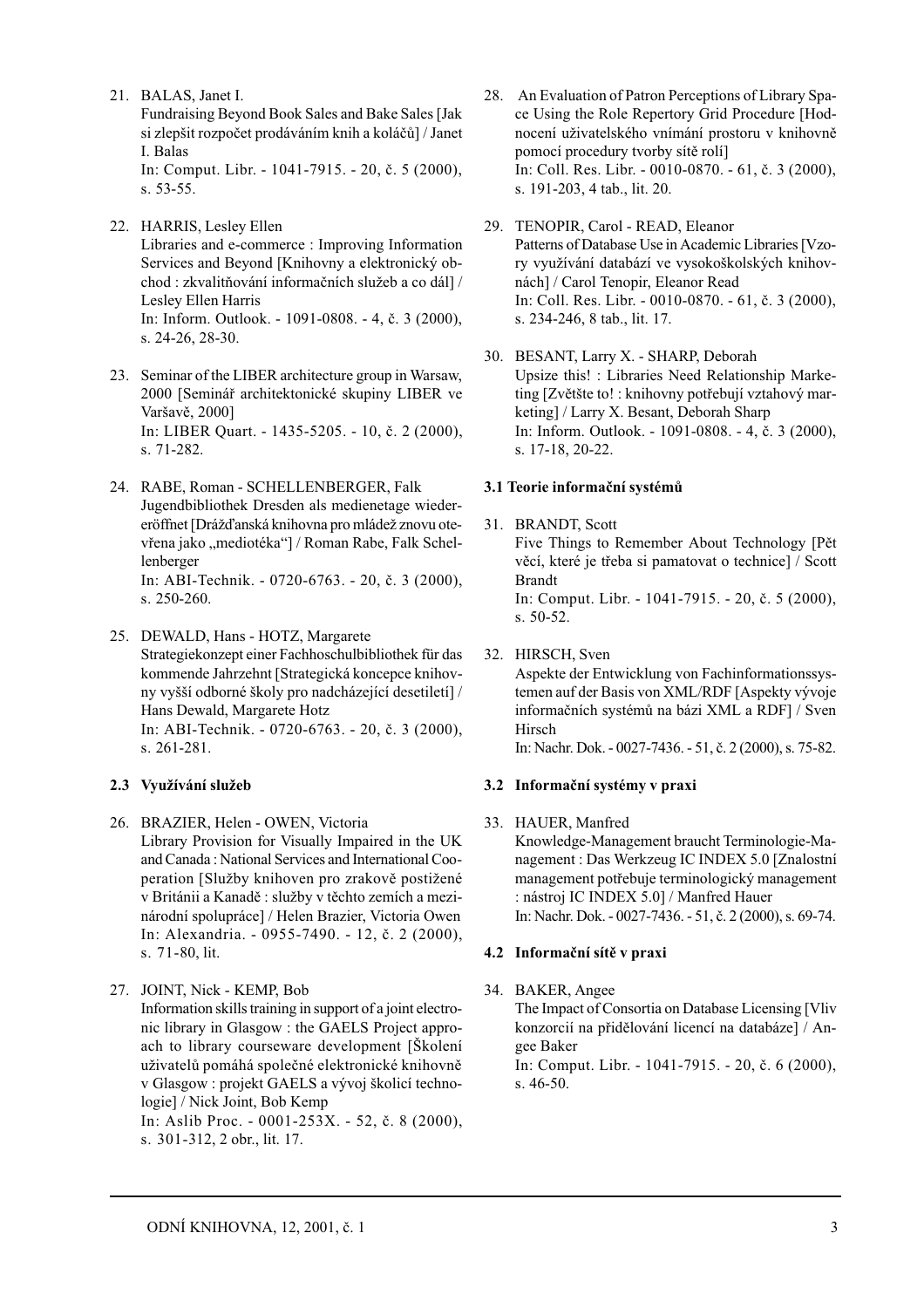## 4.3 Internet

- 35. AUTY, Caroline COWEN, Alison The London Mayoral websites : cyberdemocracy or cybermediocracy [Webovské stránky londýnského magistrátu: kyberodemokracie nebo kyberomediokracie?] / Caroline Auty, Alison Cowen In: Aslib Proc. - 0001-253X. - 52, è. 8 (2000), s. 277-284, lit. 10.
- 36. DULY, John A. Studying the impacts of the Internet without assuming technological determinism [Zkoumání významu internetu bez ohledu na technický determinismus] / John A. Duly

In: Aslib Proc. - 0001-253X. - 52, è. 8 (2000), s. 285-300, 4 obr., lit. 39, 1 dodatek.

37. SCHUYLER, Michael

Save the IP adresses! [Ukládejte si IP adresy!] / Michael Schuyler

In: Comput. Libr. - 1041-7915. - 20, è. 5 (2000), s. 48-49.

38. SCHUYLER, Michael

Meet Your New Friend VoIP [Seznamte se s novým přítelem - VoIP (Voice over IP - přenos hlasu prostřednictvím internetu)] / Michael Schuyler In: Comput. Libr. - 1041-7915. - 20, è. 6 (2000), s. 56-57.

#### 5.2 Informaèní profese

39. KÜBLER, Hans-Dieter

Jenseits von bits und bytes: un(v)ermessliches Wissen : Ein Diskussionbeitrag zu Aufgaben und Qualifikationen von "Informationsmanagement" [Druhá strana bitů a bytů: nezměrné poznání : příspěvek do diskuse o úkolech a kvalifikaci "informačního managementu] / Hans-Dieter Kübler

In: Nachr. Dok. - 0027-7436. - 51, è. 2 (2000), s. 95-101.

Připravila Kateřina Čadilová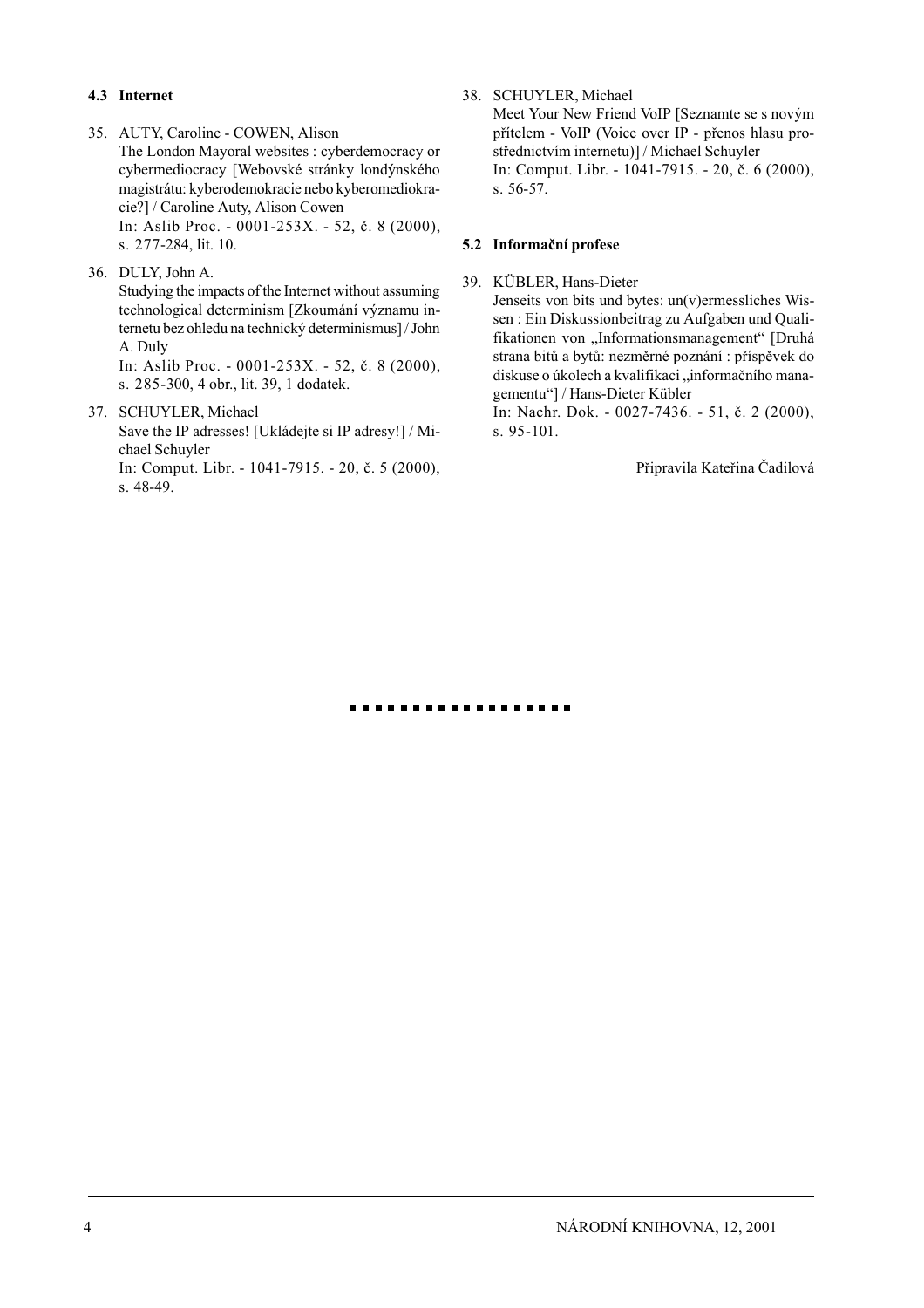## KNIHOVNÍCI - "SMIŘOVATELÉ" V NOVÉM ELEKTRONICKÉM SVĚTĚ

## G. Cornish

Vydavatelé a knihovny slouží a zároveň jsou závislí na té části společnosti, která dokumenty tvoří a současně využívá. K vyřešení problémů dostupnosti dokumentů, bezpeènosti, plateb a serióznosti je proto nutná jejich spolupráce. Knihovny působí jako klíčoví zprostředkovatelé, jejichž prostřednictvím lze dosáhnout uspokojivého urovnání těchto otázek.

## BUDOUCNOST KNIHOVNICKÉ PROFESE

#### V. Walsh

Autorka se zamýšlí nad postavením knihovníků v "kyberprostoru", nad otázkou autorského práva v souvislosti s informacemi v digitální podobě. Zdůrazňuje, že i přes aplikace nových technologií nesmí být opomíjena tradièní role knihoven. Zvlátní místo zaujímají v aktivitách knihovnických asociací průmyslového světa knihovny rozvojových zemí, kde přetrvávají problémy nejen se zaváděním online služeb, ale i s poskytováním tradičních služeb na úrovni rozvoje a uchování sbírek. Knihovníci mají smysl pro komunitu, a proto by měli usilovat o překrytí rozdílů mezi informačně chudými a informačně bohatými èleny lokální i globální komunity.

## VYHLEDÁVÁNÍ INFORMACÍ I. UMÌNÍ NEBO VÌDA?

## R. Papík

Èlánek je úvodem do teorie a praxe vyhledávání informací a bude pokračovat v několika následujících číslech. První část objasňuje základní termíny, kategorie a způsoby vyhledávání. Můžeme vidět vztah vyhledávání informací, informaèní spoleènosti a digitální ekonomiky, budování informaèních zdrojù (studnic) znalostí a jejich organizování a následně vyhledání informací. Rozlišujeme více zpùsobù, jak se dostat k relevantním informacím a informačním zdrojům, a vyhledávací proces při-

způsobujeme realitě informačních potřeb a požadavků uživatelů a druhu média. Ve věku internetu se rozhodujeme mnohem efektivněji, jak využít informačních zdrojů díky pokročilým vyhledávacím nástrojům a prostředkům, technikám a strategiím. Vyhledávání informací je konkurenční výhodou v informační společnosti, rovněž kombinací umění vyhledat a znalostí, jak vyhledávat. Článek ukazuje principy přístupu k dialogovým systémům přes telekomunikační cesty a srovnává proces vyhledávání koncovým uživatelem s vyhledáváním realizovaným prostřednictvím informačního specialisty v roli informačního prostředníka. Jsou zmíněny stupně a důležité kroky procesu vyhledávání, rešeršní elementy, hodnocení systémů a vše je dáváno do kontextu moderních dialogových služeb a trendů. Článek nabízí další literaturu a odkazy, obrázky a schémata.

## KOOPERAÈNÍ SYSTÉM ÈLÁNKOVÉ BIBLIOGRAFIE A PROPOJENÍ ANALYTICKÝCH ZÁZNAMÙ S PLNÝMI TEXTY – VÝCHODISKA A SOUÈASNÝ STAV

## I. Anděrová

Informace o článcích a zpřístupňování článků v tištěné či elektronické formě patří v současné době ke standardním službám knihoven v zahraničí. Mnohé projekty a služby se zabývají zpřístupňováním plných textů na základě propojování sekundárních informačních pramenů s plnými texty v rámci integrovaných knihovnických slu eb. Bibliografické zpracování èlánkù v Èeské republice má poměrně velkou tradici. Kooperační systém článkové bibliografie je založen na principu regionální a oborové gesce pro zpracování příslušných časopisů zúčastněných knihoven. Na českém internetu se objevují specializovaná elektronická nakladatelství/vydavatelství a služby zpřístupňující plné texty. V rámci projektů NK (Propojení analytických záznamù s plnými texty a optimalizace zpřístupnění plných textů, Souborná databáze Kooperačního systému článkové bibliografie - optimalizace integrace a správy heterogenních dat) se řeší zejména problematika automatické indexace dokumentù včetně tvorby metadat DC (Dublin Core), propojování s elektronickými zdroji na základě dynamických a statických URL adres a problematika pojmového vyhledávání v plných textech.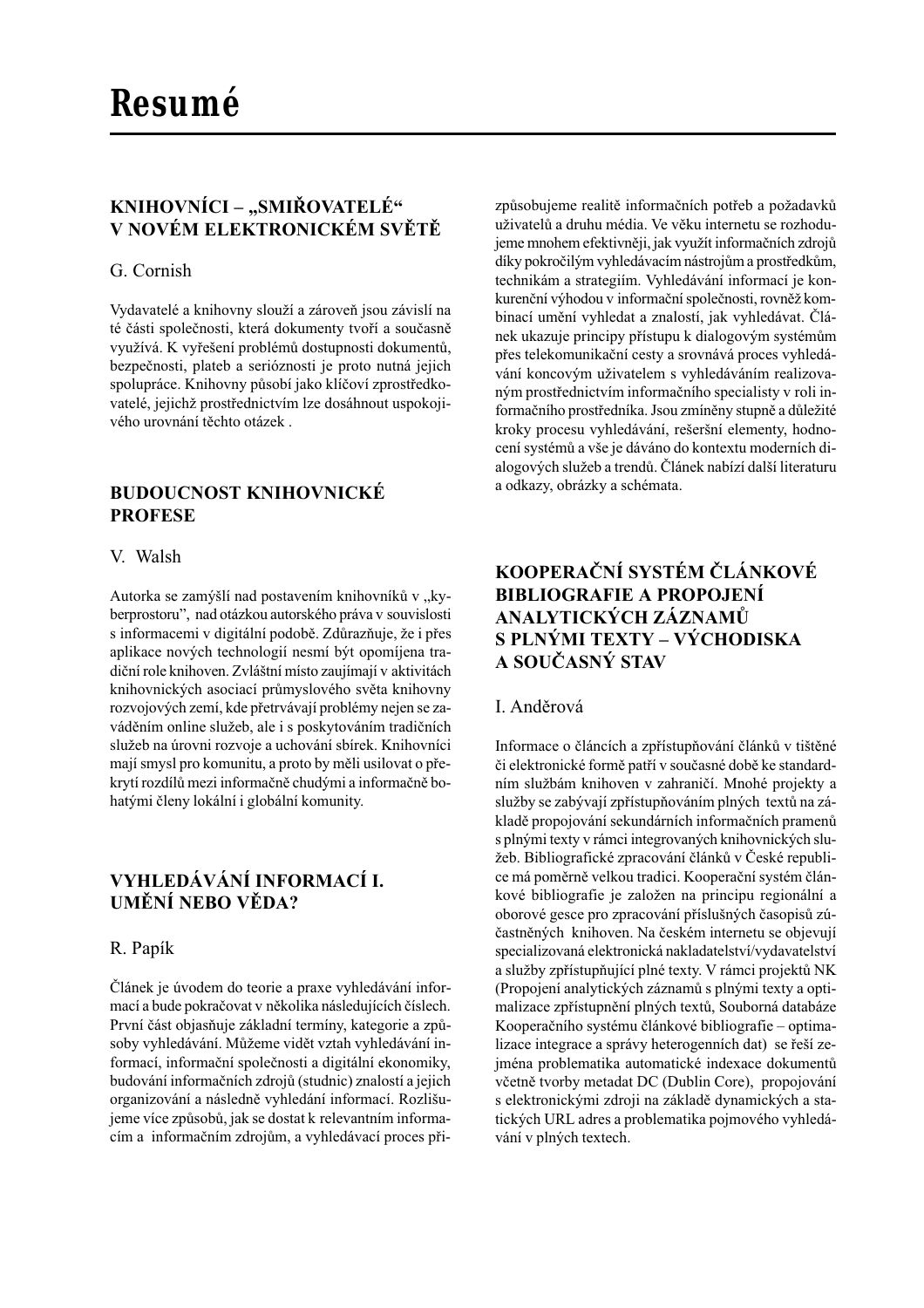## LIBRARIANS - PEACEMAKERS IN THE NEW ELECTRONIC WORLD

#### G. Cornish

Publishers and libraries serve and rely on the same community to produce and use materials. They need to work together to solve the problems of access, security, payment and integrity. Libraries are the essential intermediaries who can broker a satisfactory solution.

## THE FUTURE OF THE LIBRARY **PROFESSION**

#### V. Walsh

Standing of librarians in "cyberspace" is considered as well as the problem of copyright in connection with digital information. It is emphasized that despite application of new technologies we cannot neglect traditional role of librarians. Particular place in activities of library associations of the industrial world belongs to the libraries of developing countries in which are still great problems not only with an introduction of online services but also with offering traditional library services connected with the development of collections and their preservation. Librarians have sense for a community and therefore they should attempt at elimination of differences between information poor and information rich members of local and global communities.

## ONLINE INFORMATION RETRIEVAL I. ART OR SCIENCE?

#### R. Papík

The article is an introduce to the theory and practice of online retrieval and will be continued in few parts. First part explains basic terms, categories, and ways of information retrieval. We see relation of information retrieval and digital economy, building of information repositories, knowledge organisation and knowledge retrieval process. We differentiate various posibilities how

to reach relevant information. Retrieval process is accommodated to a reality of information needs and requests of users and certainly a kind of media. In the age of the Internet we can decide much more effectively how to use "information repositories" indeed thanks advanced retrieval tools, techniques, and strategies. To retrieve information is competitive advantage in the age of information society, also a combination of "art" (creative process) and "science" (abilities, knowledge how to retrieve). The article shows principles of access to online systems (databases, vendors etc.) by telecommunication tools and compares a searching by end-users and by information specialist (in a role of information broker). There are mentioned stages and important steps of retrieval processes, search elements, principles evaluation of systems and given to an context of modern online retrieval services and trends. Figures, references and further information are included.

## THE CO-OPERATIVE SYSTEM OF ARTICLE BIBLIOGRAPHY AND LINKING OF ANALYTICAL RECORDS WITH FULLTEXTS - STARTING POINTS AND A PRESENT-DAY STATUS

## I. Anděrová

Article information and access to printed or electronical form of documents pertain to standard services abroad. Current projects and services are dealing with linking of secondary data with fulltexts within framework of integrated library services. Indexing of articles has a great tradition in the Czech Republic. The Co-operative system of the Article Bibliography is based on regional and branch guarantees for indexing of co-operating libraries periodicals. On Czech Internet the electronic publishers and services involved in distribution of full texts are appearing. In The National Library of the Czech Republic projects (Analytical Bibliographic Records as a Gateway to Full Texts, Union Database of Co-operative System of Article Bibliography - Optimisation of Integration and Management of Heterogeneous Data) particularly the issues of automatic indexing of documents, Dublin Core metadata, static and dynamic linking of electronic documents, concept based retrieval are being solved.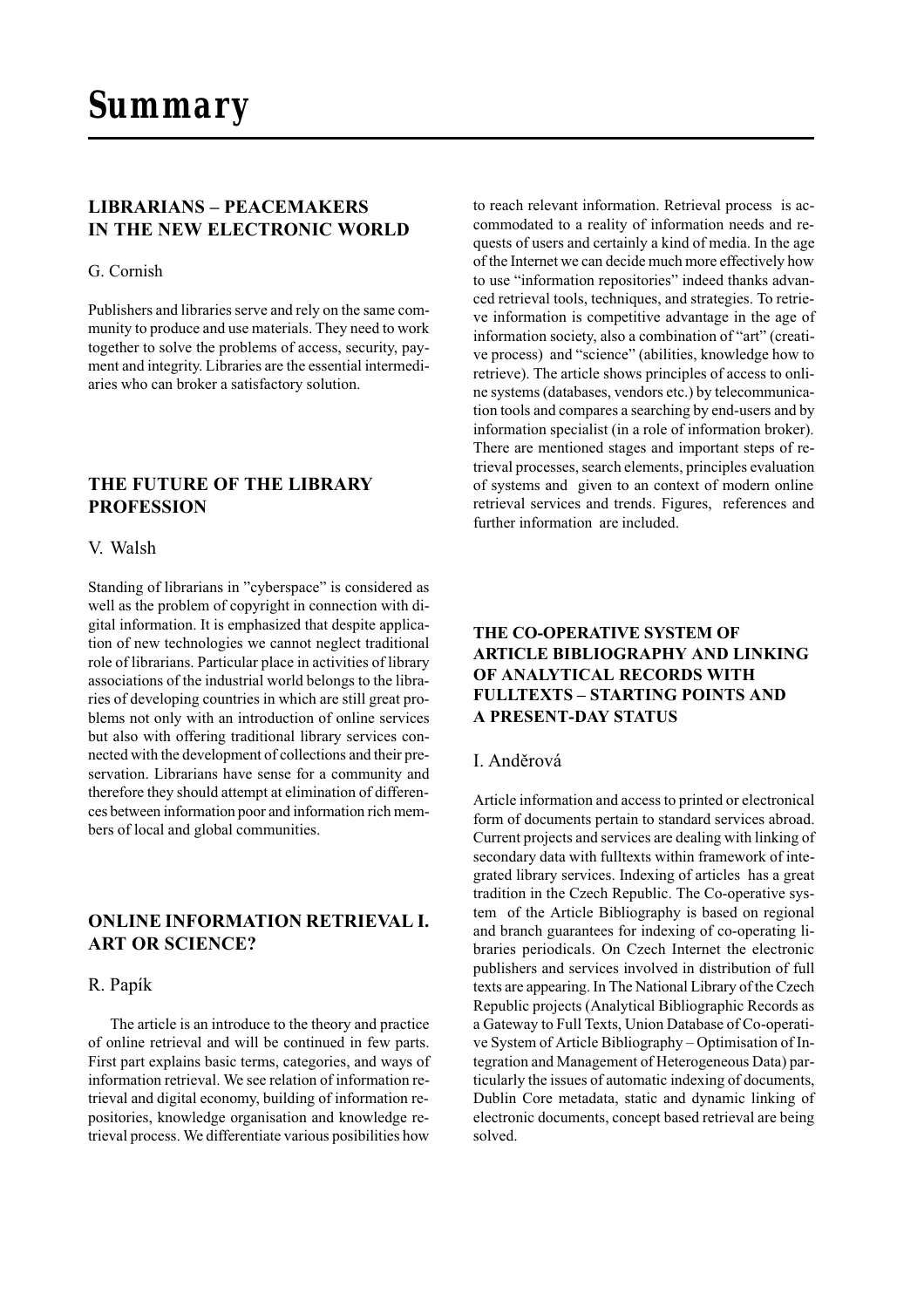

# Ředitel Národní knihovny ČR vypisuje výběrové řízení na obsazení funkce

## ŘEDITELE ODBORU SPRÁVY KNIHOVNÍCH FONDŮ

(organizace, správa, revize, expedice) s nástupem od 1. 1. 2001

## POŽADAVKY:

VŠ a odborná praxe v oboru knihovnictví a informace,

organizační schopnosti a zkušenosti,

znalost práce s VT a informaèními systémy,

znalost jazykù (AJ podmínkou),

obèanská bezúhonnost.

Přihlášky obsahující stručný životopis, doklady o kvalifikaci, přehled o dosavadní praxi a stručnou představu o koncepci činnosti odboru přijímá do 4 týdnů po uveřejnění tohoto oznámení a příp. zprostředkuje další informace:

> Národní knihovna ÈR sekretariát ředitele Klementinum 190, 110 01 Praha 1 tel.: 02/22220358 fax: 02/21663261 e-mail: sekret.ur@nkp.cz http: //www.nkp.cz

Ředitel NK si vyhrazuje právo nepřijmout žádného z uchazečů